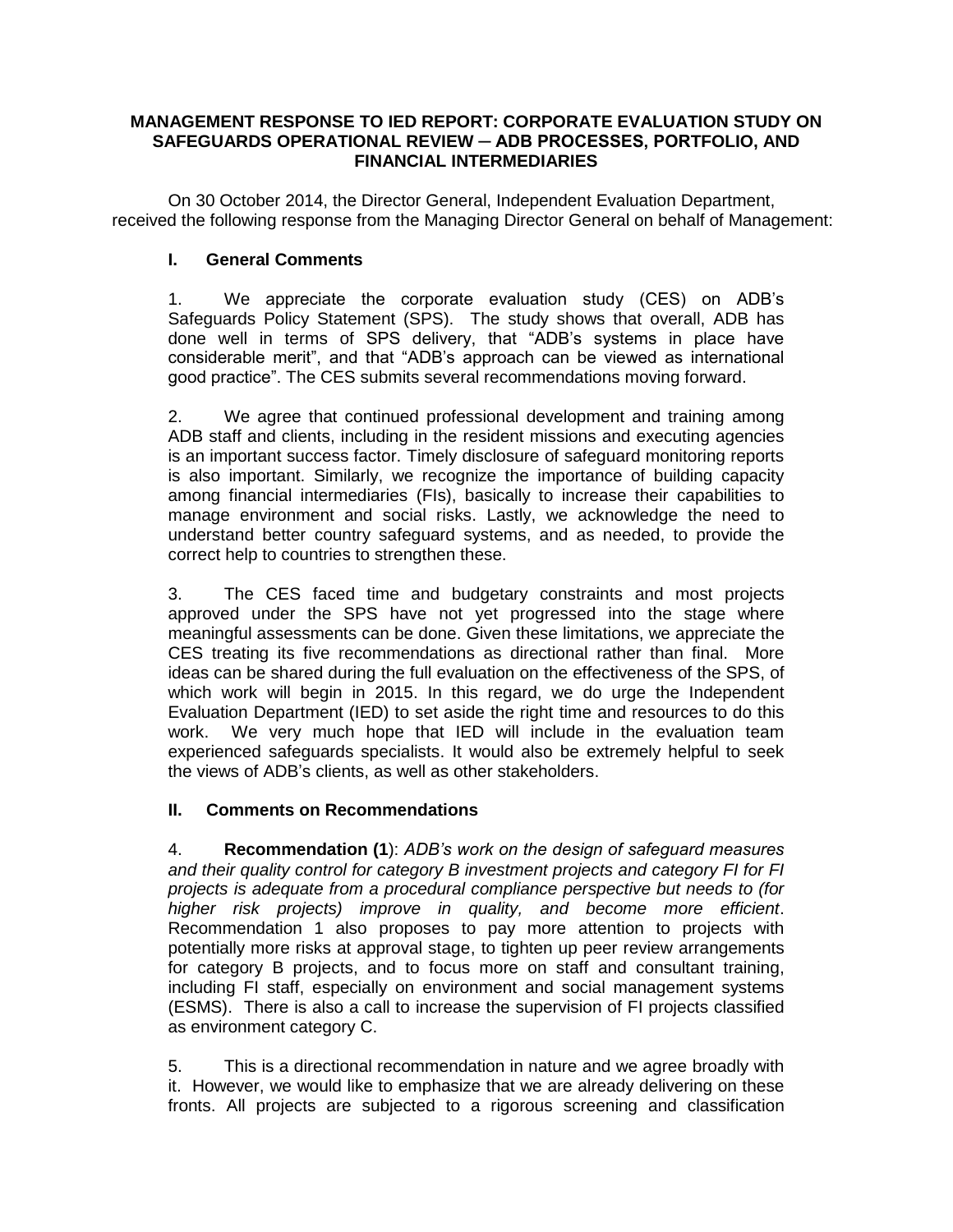process, beginning at the earliest stages of the cycle. Higher risk projects (category A) are subjected to detailed, multi-stage technical reviews by project teams and RSDD. This due diligence is carried out before Board approval. For all projects, including category B projects, safeguard assessments and planning involves a detailed scoping of issues so that safeguard plans are prepared in proportion to the nature of risks. We must caution against suggesting changes to the current safeguard classification system, especially in the absence of evidence that this arrangement is not working.

6. Operations departments have put in place arrangements for the review of safeguard plans that are tailored to their operational needs, portfolio characteristics, and country circumstances. Nevertheless, we agree that the quality of safeguard documentation for category B projects has been variable. In this regard, RSDD will continue to work with all operational departments to ensure that appropriate reviews of category B projects are carried out in all cases. In addition, both teams will continue to execute regular training programs for safeguard specialists, mission leaders and other staff, including consultants. The Environment Community of Practice and the Social Safeguards Network are already active in this area and will continue to hold regular training sessions covering technical and quality issues. Either alone or through joint activities with other MFIs and bilateral agencies, more training and capacity development will be provided to executing agencies and their consultants in this area.

7. Training FI staff in the implementation of ESMSs is good practice. ADB due diligence in support of FI projects will continue to cover ESMS screening procedures for sub loans. While we agree on the need to build up the capacity of FI safeguards teams, we disagree that there should be closer supervision of FI sub-projects classified as category C. Once the due diligence process has established that the FI will be providing sub-loans only for activities with zero or minimal impacts, such projects can be treated in the same way as all category C projects.

8. **Recommendation (2)**: *ADB supervision of the implementation of safeguard measures and/or plans by executing agencies should improve, in line with the intention of the SPS that ADB should move away from a front loaded approach*. Recommendation 2 also discusses the frequency of safeguard missions (as does Recommendation 3), the suggestion that PSOD should integrate reviews of the working of the ESMS during FI project administration missions, and to follow up on safeguards monitoring reports submitted by FIs to ensure timely submissions and better quality.

9. We agree that appropriate supervision of safeguards plans is essential. This work is often supported by supervision consultants, and where relevant by external experts or qualified NGOs. The frequency of ADB supervision missions is addressed in our response to Recommendation 3. With regard to the recommendations on FI projects, we agree it is appropriate to review the ESMS during FI project administration missions, as is already being done by PSOD, and that timely submission of implementation reports should be ensured.

10. **Recommendation (3)**: *ADBs reporting and disclosure of progress and results of safeguard measures should improve.* Recommendation 3 covers the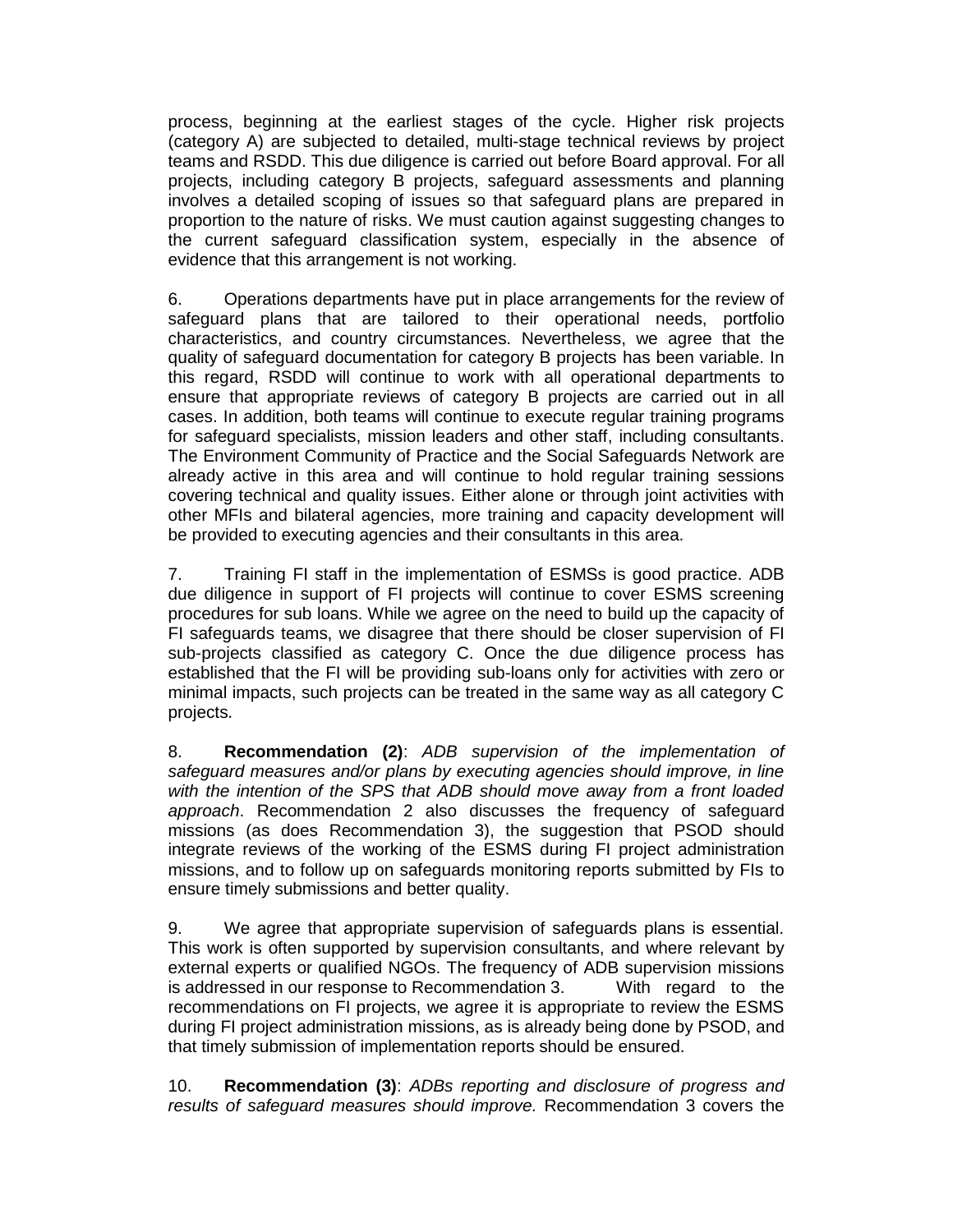frequency of safeguard monitoring and supervision missions (as does recommendation 2), clarity in safeguard reporting requirements and disclosure, coverage of safeguards in project completion reports (PCRs), improving the timely disclosure of monitoring reports and the summarization of due diligence of FIs in RRPs.

11. We do not support specifying upfront a given number of project-specific supervision missions in RRPs. Projects differ from one another and circumstances can change during the implementation phase. Project teams must undertake as many missions as necessary, first to support safeguard implementation, and secondly, and as required, to put projects back into compliance if they are not so. Being prescriptive with respect to the number of missions does not help. But taking safeguards compliance issues seriously does. OM J1 on loan administration and PAI 6 on project administration already state that review missions should take place at least twice a year and that these should review safeguards implementation.

12. On the other hand, we agree that safeguard reporting requirements should be clear and consistently included in project administration manuals and consultants' terms of reference. As noted by the CES, efforts have been made to improve the timely disclosure of monitoring reports since the SPS became effective, and further efforts will be made to ensure this.

13. For the recommendation on PCRs of category A projects, OM Section F1 and PAI 6.07, already state that PCRs of both category A and B projects should provide a general assessment of the project's safeguard related impacts, including number of affected persons, and a general evaluation of the effectiveness of safeguard measures, lessons learned for future projects, and other key information. The status of each covenant is also reported, and the inclusion of a supplementary appendix may complement the summary provided in the main text.

14. The summaries of FI due diligence presented in RRPs are compiled to meet the requirements of OM F1. The summary in the RRP is necessarily succinct, but it is the linked documents that contain more detailed information on the ESMS and the due diligence process.

15. **Recommendation (4):** *ADB's program to strengthen CSS should continue but the program to promote use of CSS in ADB-supported projects should be made more systematic and phased as was intended by the SPS.* This recommendation also covers the mapping of CSS equivalence, and provides suggestions to advance CSS work. It suggests that CSS discussions are included in the CPS process. It also recognizes that it is desirable to continue to work closely with other development partners to strengthen CSS.

16. Further support to strengthen CSS will be subject to DMC demand and the availability of resources. We agree that the mapping of CSS equivalence across Asia and the Pacific could be useful. Regional workshops on CSS have also proven useful for exchanging lessons and experiences. ADB has established the Joint Safeguards Practitioners Community of Practice, with DFAT Australia, JICA, and the World Bank, which provides a platform for coordination